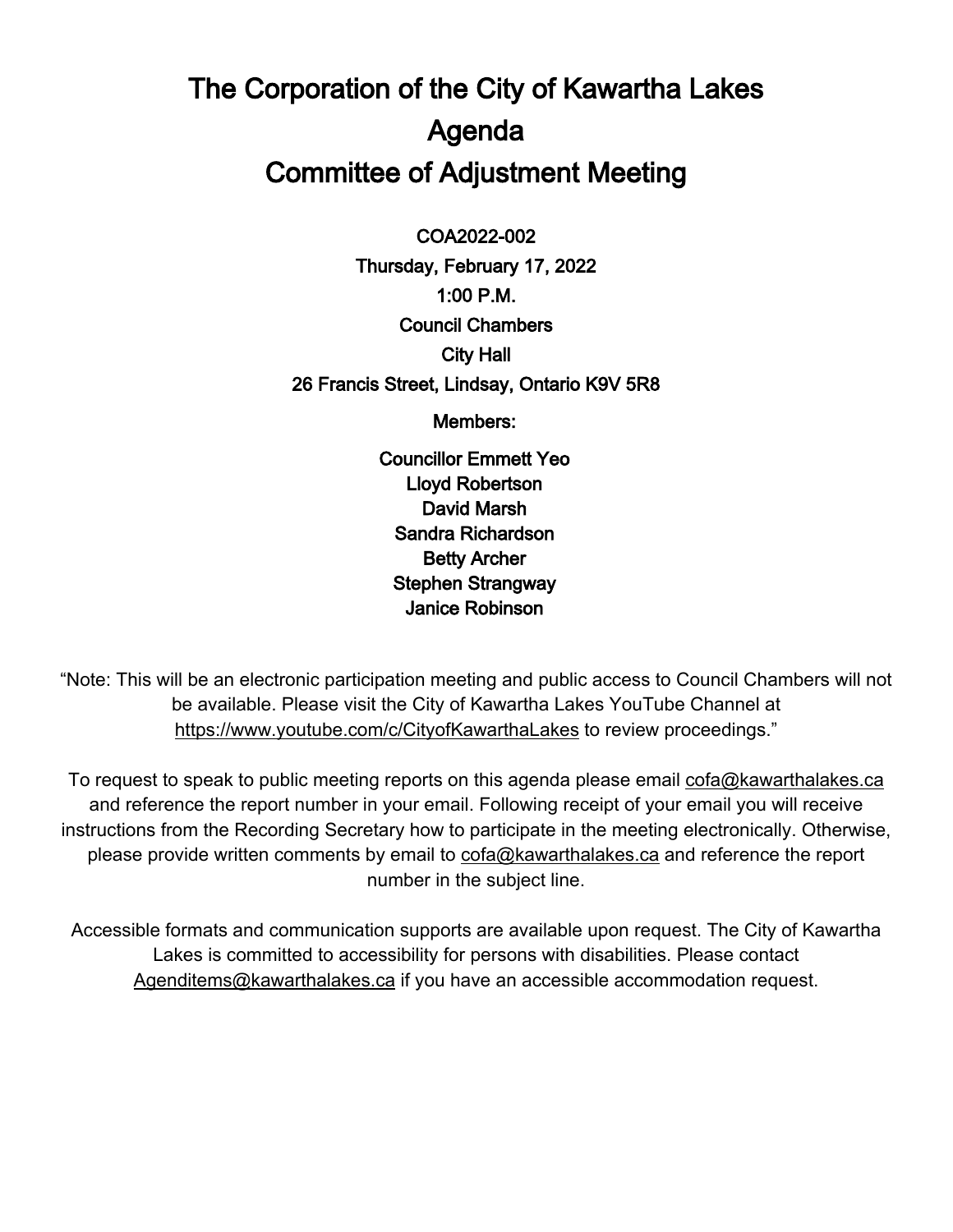# 1. Call to Order

#### 2. Administrative Business

- 2.1. Adoption of Agenda
- 2.1.1. COA2022-02.2.1.1.

February 17, 2022 Committee of Adjustment Agenda

- 2.2. Declaration of Pecuniary Interest
- 2.3. Adoption of Minutes
- 2.3.1. COA2022-01.2.3.1.

January 20, 2022 Committee of Adjustment Minutes

#### 3. New Applications

- 3.1. Minor Variances
- 3.1.1. COA2022-009

David Harding, Planner II, RPP, MCIP File Number: D20-2022-001 Location: 71 Wychwood Crescent Part of Lot 2, Plan 181 Former Village of Fenelon Falls Owner: Benjamin Ferguson Applicant: Jason Marshall

3.1.2. COA2022-010

David Harding, Planner II, RPP, MCIP File Number: D20-2022-003 Location: 3 Francis Street West Part of Lot 1 and 2, South Side of Francis Street, West Side of Colborne Street, Plan 100 Former Village of Fenelon Falls Owner: Greig Group Ltd. Applicant: Tom deBoer, TD Consulting Inc.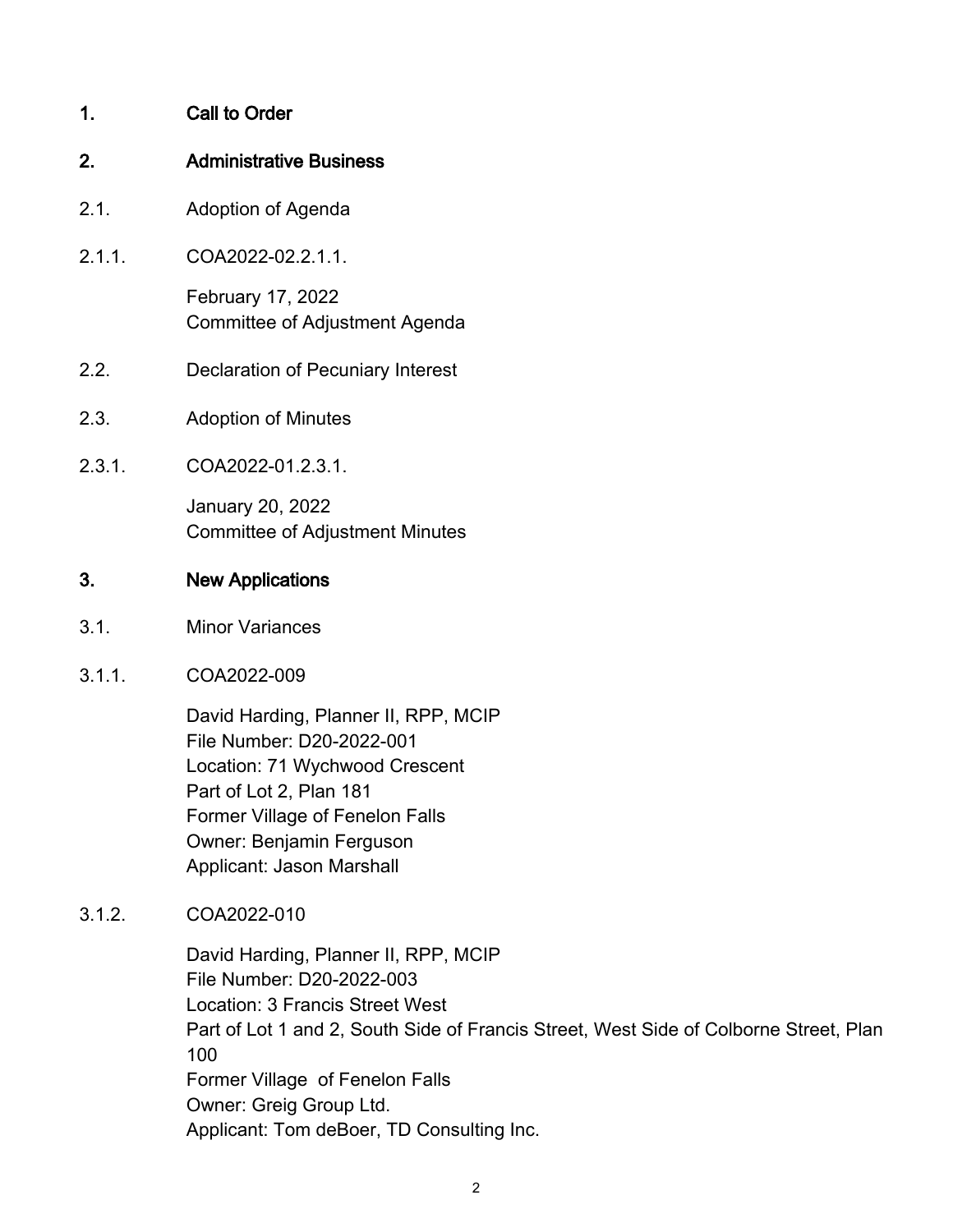#### 3.1.3. COA2022-011

Kent Stainton, Planner II File Number: D20-2022-005 Location: 26 Murray Street (retained) Lot 111, Plan 25 Former Village of Fenelon Falls Owner: Nathaniel Stinson-James Applicant: Tom deBoer, TD Consulting Inc.

## 3.1.4. COA2022-012

Kent Stainton, Planner II File Number: D20-2022-006 Location: 26 Murray Street (severed) Lot 111, Plan 25 Former Village of Fenelon Falls Owner: Nathaniel Stinson-James Applicant: Tom deBoer, TD Consulting Inc.

#### 3.1.5. COA2022-013

Kent Stainton, Planner II File Number: D20-2022-007 Location: 145 Queen Street Plan 100, Lots 7 and 8 South Queen Former Village of Fenelon Falls Owners: Andrew Harrison and Bonnie Druery Applicant: Susanne Murchison, Chief Building Official

#### 3.1.6. COA2022-014

David Harding, Planner II, RPP, MCIP File Number: D20-2022-008 Location: 228 Hilton's Point Road Part of Lots 8 and 9, Concession 9, and Part of Road Allowance Between Lots 8 and 9, Concession 9 Geographic Township of Laxton Owners: Kevin and Dietra Chynoweth (McLean-Parfitt) Applicant: Kevin Chynoweth